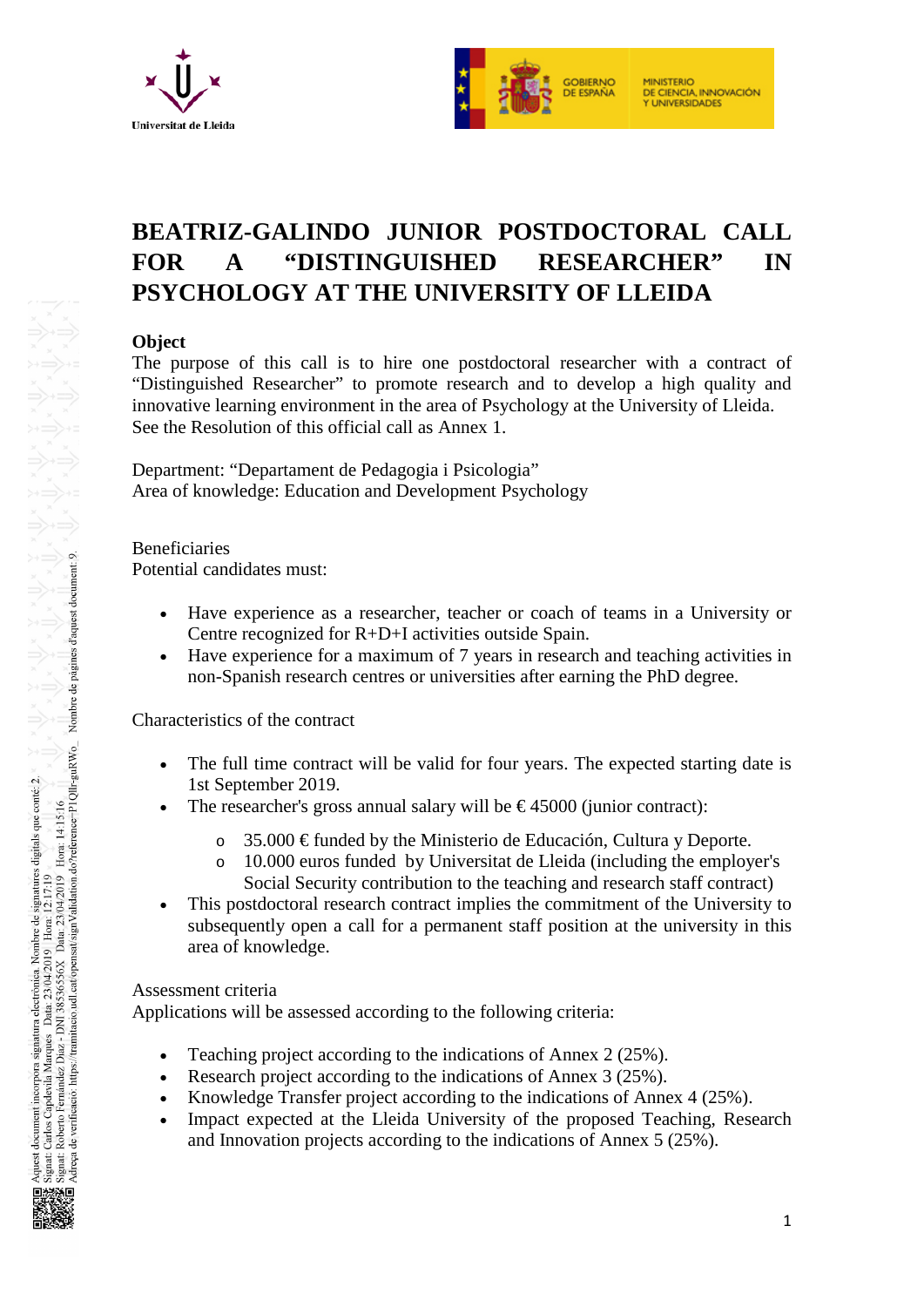



The maximum score will be 10 points. Candidates scoring less than 7 points will not be considered eligible. An international panel of experts will assess the documents submitted and rank the applicants according to the following evaluation criteria.

## Detailed Evaluation Criteria

1. Teaching project (up to 2.5 points):

Quality of the teaching project, up to 1.25 pointS.

Planning of the teaching program, up to 1.25 points.

2. Research project (up to 2.5 points):

Quality of the research project, up to 1.25 points..

Planning of the research project, up to 1.25 points..

3. Knowledge transfer project (up to 2.5 points):

Quality of the knowledge transfer project, up to 1.25 points..

Planning of the knowledge transfer project, up to 1.25 points..

4. Impact on the University of the teaching, research and knowledge transfer projects (up to 2.5 points):

Impact of the teaching project, up to 1.25 points.

Impact of the research project, up to 0.75 points.

Impact of the knowledge transfer project, up to 0.5 points.

## Application process

Candidates must fill the online form and attach the following documents:

- Teaching Project.
- Research and Knowledge Tansfer Project.
- Curriculum vitae with explicit mention of the date of the PhD degree and PhD and postdoctoral stays and contracts.
- A report on the expected impact at the Lleida University of the Teaching, Research and Innovation Projects proposed by the candidate.

The deadline for submission is one month from the date of the Resolution of the MCIU of the Beatriz Galindo call.

#### Incompatibility

The position of postdoctoral researcher will be incompatible with any other contractual or statutory contracts with public or private organisations that may detract from their exclusive dedication to teaching and research.

## Evaluation process

The candidates will be evaluated by a committee of experts.

The post may remain vacant if the minimum requirements are not met.

The decision will be notified at the e-Tauler (electronic board) by two months after the deadline date of submission of this call.

Acceptance of the fellowship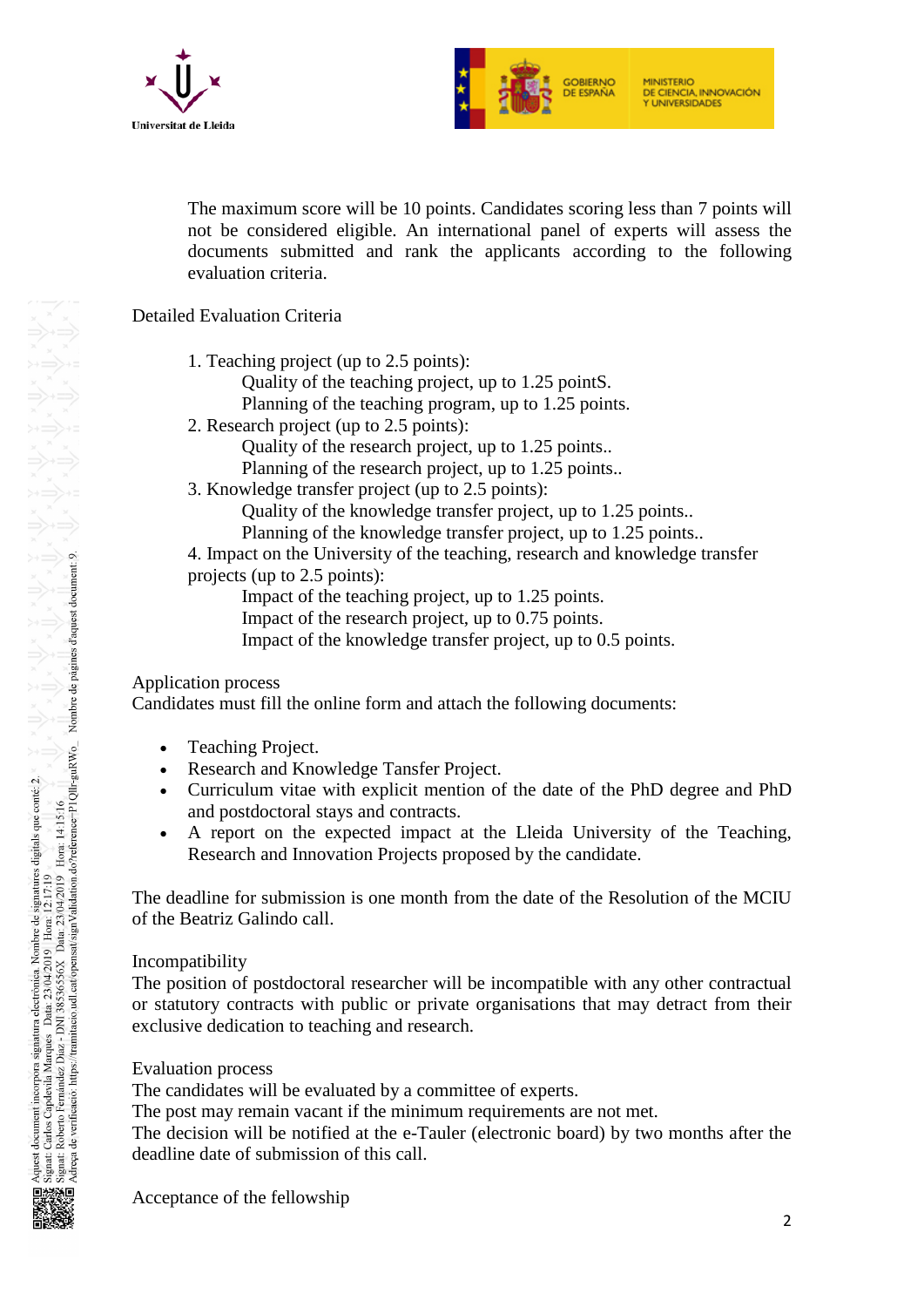



The deadline for accepting the contract is one month from the day after the publication of list of selected researchers.

This call is ruled by the "Orden de Bases" and the official publication of the Beatriz-Galindo postdoctoral call by the Spanish Government as stated in the Orden ECD/365/2018/ published at the BOE num 85 on April  $7<sup>th</sup>$  2018.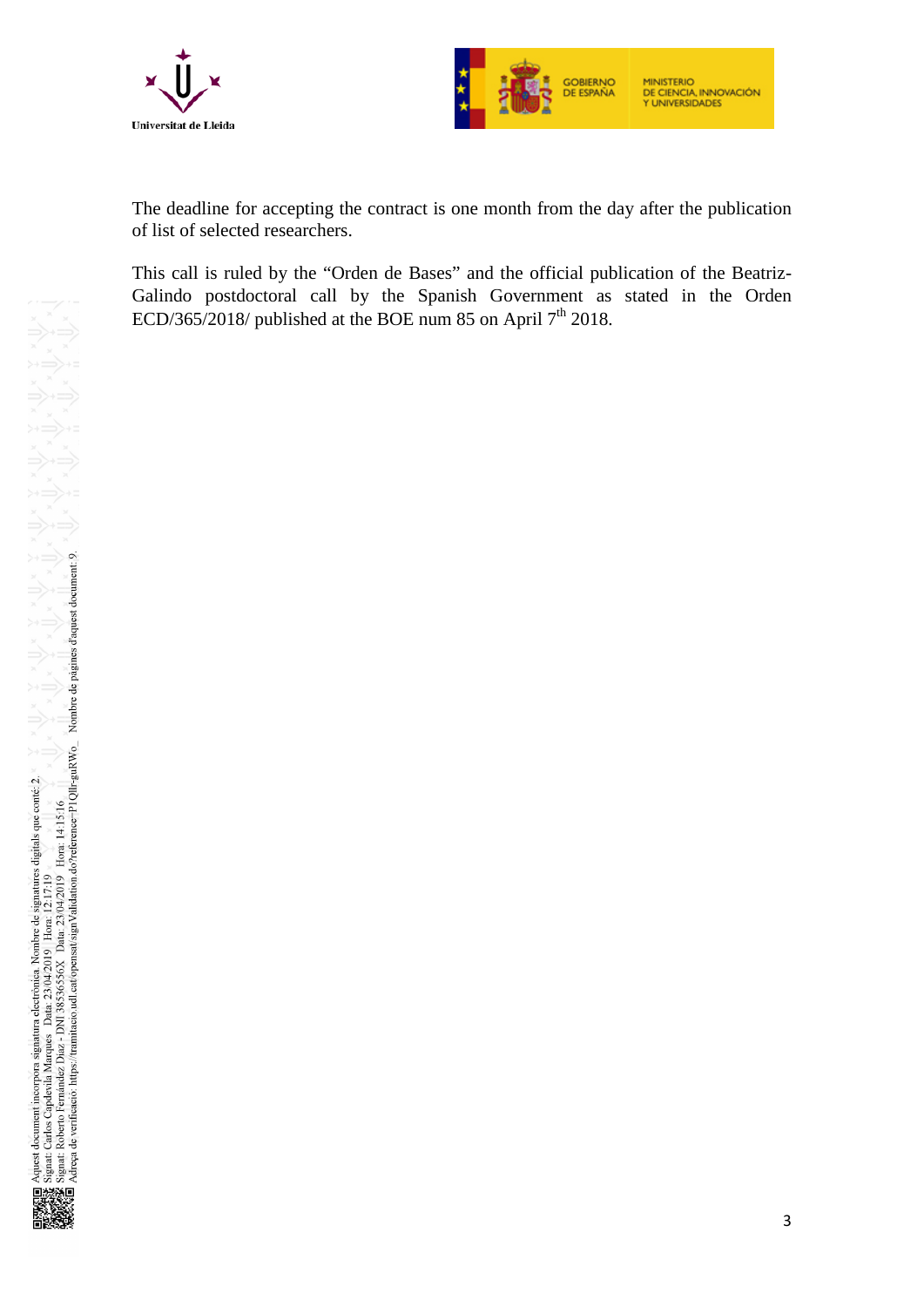



#### **Annex 1**

**Resolution of the University of Lleida, of 23rd April 2019, by which an open call is advertised to formalize a temporary postdoctoral employment contract (four years full time), Beatriz Galindo junior, through which the worker will provide his/her services as a distinguished researcher at the University of Lleida (UdL), in accordance with the article 23 of the Spanish Law 14/2011 of Science, Technology and Innovation and the Procedure that regulates the recruitment of researchers by the UdL, approved by the Governing Council on July 1, 2009 and modified by Agreement no. 34 of the UdL Governing Council on February 24, 2011**

Given that the resolution of the Ministry of Science, Innovation and Universities of the Spanish Government grants a postdoctoral position to the Lleida University under the call Beatriz Galindo on the Psychology area, this Rectorate, based on the capacities conferred by Law 1/2003, of February 19, of Universities of Catalonia, the First Collective Agreement of Teaching and Research Personnel of the Public Universities of Catalonia, the Statutes of the University of Lleida and the rest of legislation that is applicable.

Resolves to open a process to recruit a postdoctoral researcher who wishes to continue his/her research career at the UdL within the Beatriz-Galindo program. The contract is aimed at fostering research, but also to contribute to the development of a high-quality and innovative learning environment in the area of Psychology.

In accordance with Law 39/2015 of October 1, regarding the administrative procedure common to public administrations, against this Resolution and its rules, which puts an end to the administrative channels, interested parties may, optionally, appeal for reversal against this Resolution before the Rector within a period of one month, or administrative litigation in accordance with article 46 of Law 29/1998, of July 13, regulating the Common Administrative Procedure, within a period of two months before the contentious administrative court of Lleida. These deadlines will be counted from the day after the publication of this Resolution.

Carles Capdevila, Vice-Chancellor of Lleida University

By delegation of responsibilities of the rector in different unipersonal organs of the University by Resolution of 18.11.2015, published in the DOGC 7006 of 11.11.2015.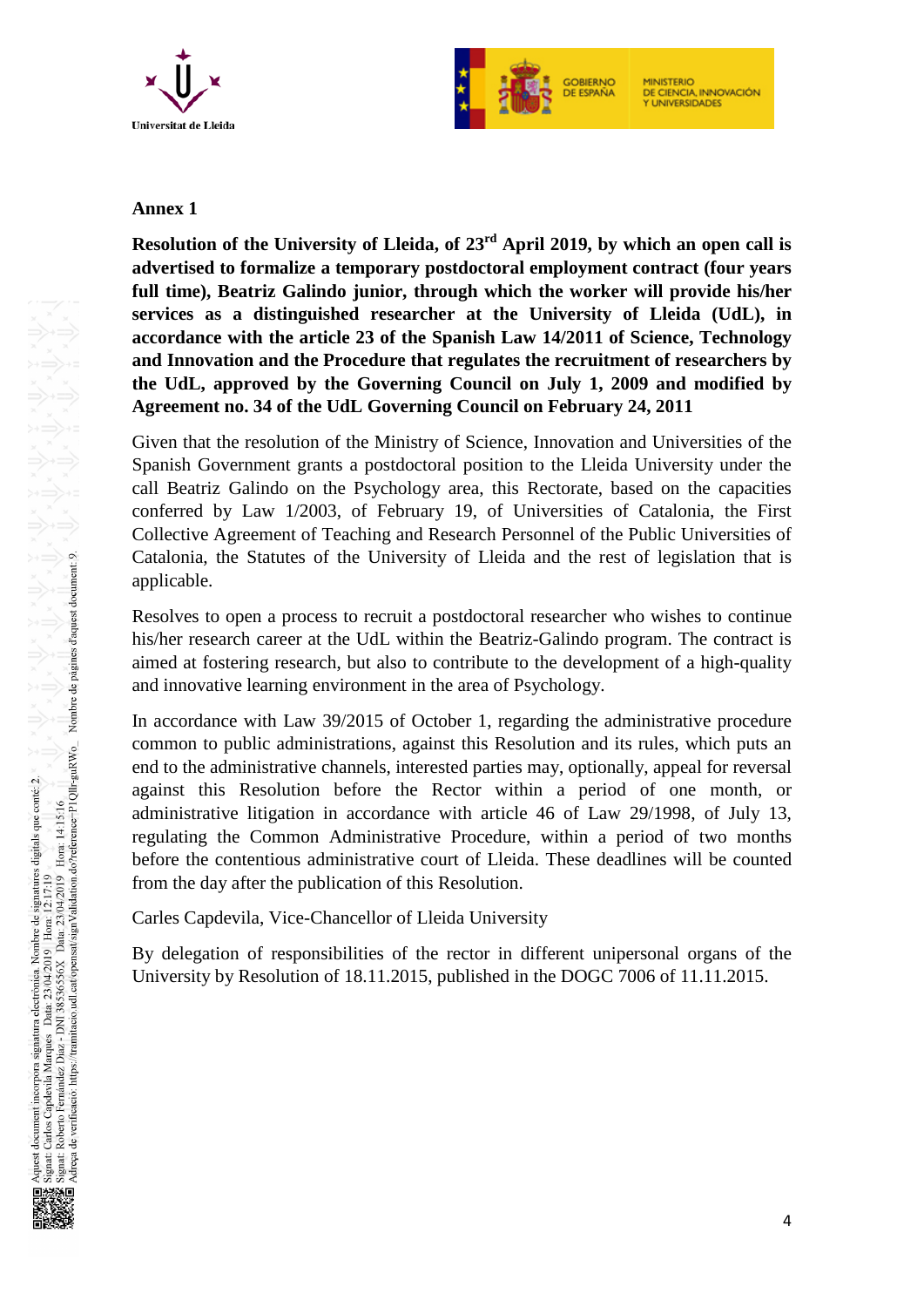



#### **Annex 2: Indications for the Teaching project**

## **IDENTIFICATION OF THE POSITION: BEAGAL18/00234**

**Field of Knowledge**: PSYCHOLOGY-PS27

**Departament**: "Pedagogía y Psicología"

## **TEACHING PROJECT**

Subjects:

1. Psychology of education and learning (0-6 years). Degree in Pre-school Education

The subject has the following main objectives:

- To design and promote educational situations that favour the development of the children' personality;
- To relate the processes of learning and development in different contexts (family, social and school);
- To design and promote educational situations that prioritize the acquisition of habits related to autonomy, freedom, curiosity, observation, experimentation, acceptance of norms and limits, considering the basic skills of access to the curriculum (cognitive, communicative, emotional, and social);
- To design and promote educational situations where symbolic and heuristic game is a very important aspect of the teaching-learning processes.

The contents of this subject include: the historical evolution of psychology of education, the relation between culture and education and the psychological approaches (i.e., gestalt, psychoanalysis, behaviourism, humanistic psychology, constructivism, and cognitivism).

2. Learning and personality development II. Degree in Primary Education

This subject has the following objectives:

- To know how to identify learning difficulties, cognitive dysfunctions and those related to attention;
- To know how to identify the educational needs of the students;
- To know and apply different organizational and didactic strategies that promote the development of the child's personality at this stage;
- To identify, plan, and collaborate with other professionals to meet the educational needs of students.
- To design, apply and evaluate educational interventions that promote the inclusion of all students.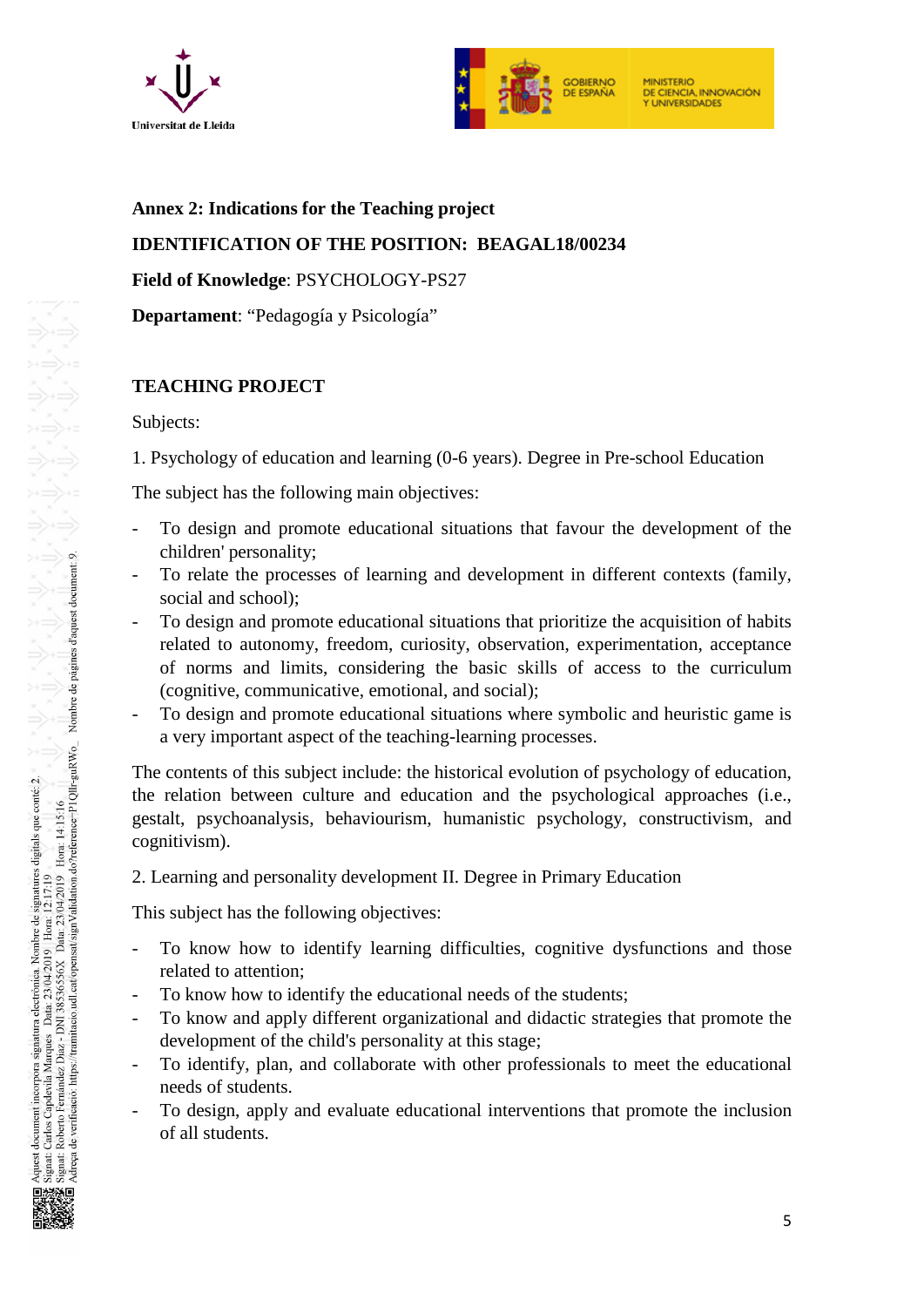



The contents focuses on development and learning difficulties related to cognitive, sensory, physical, and behavioural abilities and the corresponding prevention, assessment, and educational intervention.

## 3. Human development in educational and social contexts. Degree in Psychology

The objectives of this subject are:

- To understand the relationship between human development and education;
- To understand human development from a systemic approach;
- To analyse educational actions from a bioecological perspective.

Accordingly, the topics studied relate to the bioecological perspective on development, focusing on factors such as the family, school, peers, media, and culture.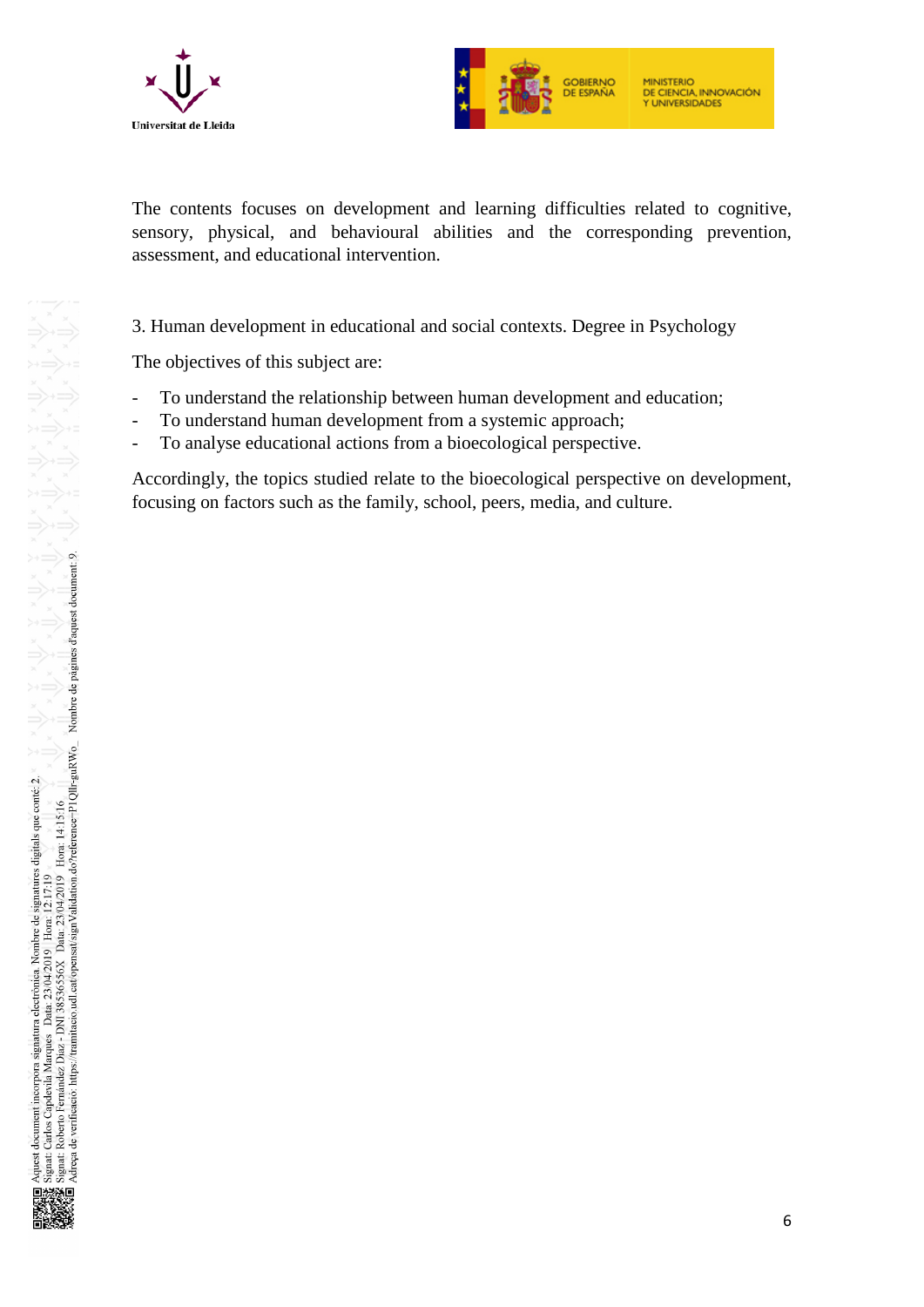



## **Annex 3: Indications for the Research project**

#### **Research and knowledge transfer project to be performed by the researcher:**

The migratory movements of the last two decades have produced a significant change in the demographic composition of Catalonia. In this sense, 14% of the people living in Catalonia are currently foreigners (National Statistics Institute, 2017), with the exponential increase in cultural and linguistic diversity that this implies. This is clearly reflected in the education system. Accordingly, the main focus of the Catalan educational institutions is the integration of all students under equal conditions, as well as the consolidation of the Catalan language as a vehicle for this project and an element of social cohesion (Generalitat de Catalunya, 2009).

There are several factors to be considered for the successful implementation of this project, including language attitudes, as these play a fundamental role in the acquisition of languages (Gardner, 1985), their use (Baker, 1992), the definition and expression of identities (Hogg & Smith, 2007), and the design and implementation of language education policies (Lewis, 1981).

However, the instruments generally used to measure language attitudes have been based on self-reporting. In Catalonia, questionnaires and interviews have been used almost exclusively. However, these measures have several limitations related to social desirability, normative demands, and response biases. Moreover, this approach assumes that attitudes are deliberately and consciously constructed and evaluated. However, these constructs may operate outside conscious knowledge and not be available for introspection (Devos, 2006). The development of implicit measures such as the Implicit Association Test (IAT, Greenwald et al., 1998) has brought new opportunities to study and understand attitudes from the perspective of social cognition.

Thus, it is necessary to develop a project focused on an in-depth analysis of language attitudes within the framework of social cognition.

Specifically, the objectives would be: a) to construct and validate an implicit measure for language attitudes; b) to use a multi-method approach to analyse the attitudes of students in the Catalan education system and to understand how implicit and explicit dimensions relate to each other.

Consequently, the impact of the project is expected to be at various levels. First, at the scientific-technical level, it is expected to generate knowledge about the origin and development of language attitudes and the interaction of explicit and implicit attitudinal dimensions. Second, at the educational level, it will provide pedagogic and socioeducational proposals to improve the quality of language learning, as well as solutions to the challenge of raising the low linguistic performance of students with a migrant background. Third, on a social level, to promote their social integration in such a way as to promote social cohesion in an egalitarian society.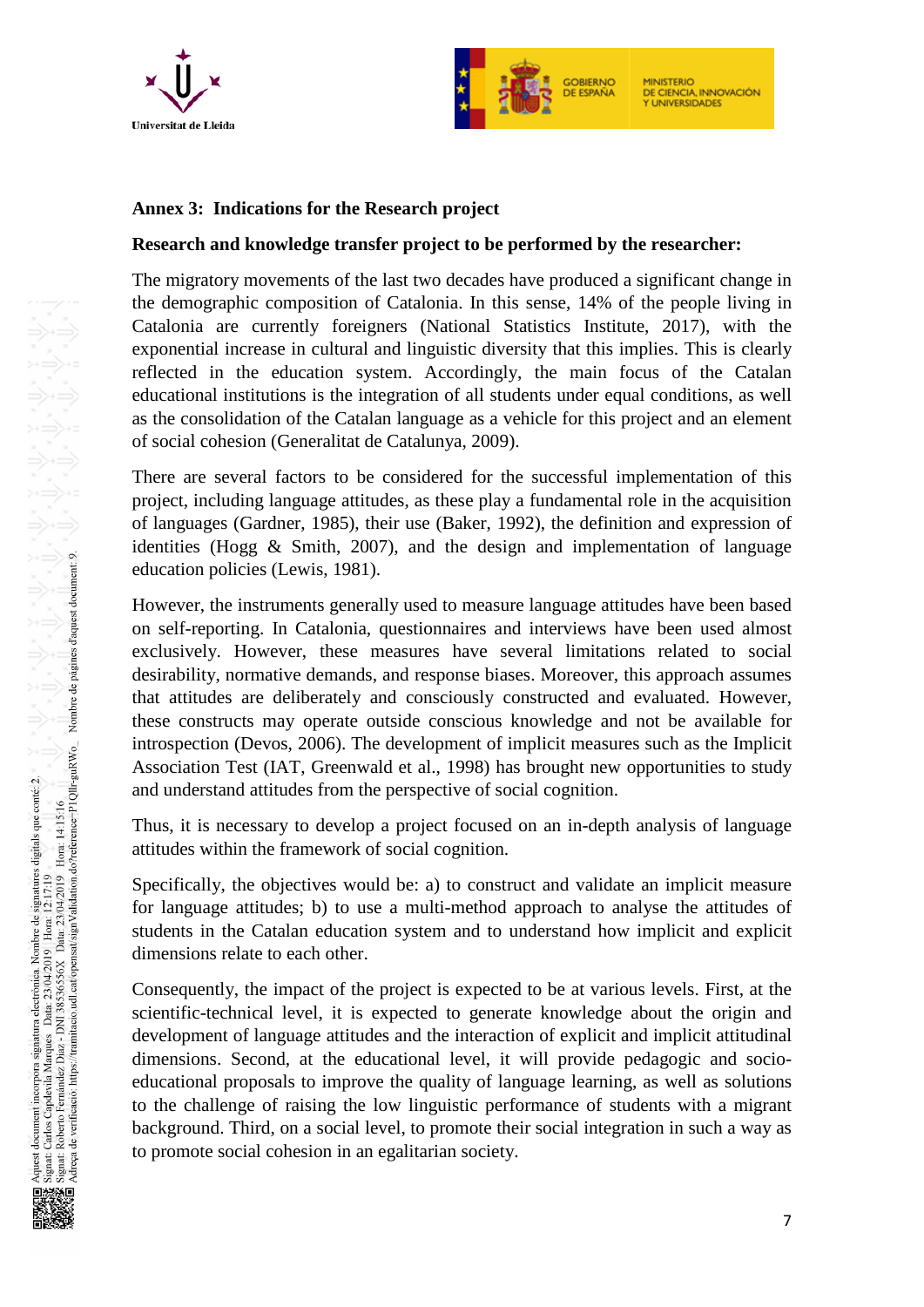



#### **Annex 4: Indications for the Knowledge Transfer project**

In addition to the Research and Teaching activities, efforts have to be addressed to the dissemination of the results at different levels: scientific community, Lleida University and society. A project for the dissemination of the results to the communities above mentioned is expected. This project should aim to enhance the knowledge of the results, to implement new policy actions, to promote the research in Lleida university, to develop a stimulating learning environment in the Psychology faculty and to engage all communities in the tasks developed by the postdoc.

The transfer-of-knowledge project can encompass:

- Publications (articles) in high impact journals, book chapters and books of renowned publishing editorials within the discipline, both national and international.

- Participation with oral, keynote or plenary communications in national and international Conferences and Scientific Meetings.

- Training courses/seminars/workshops for teachers and other professionals or policy makers interested in the topic.

- Seminars and/or reports for companies, Departments of the Generalitat de Catalunya, Spanish Administrative Institutions, etc.

- Exchanges between research groups and universities and dissemination actions with social impact

- Contracts with public and private organizations, companies, administrations, etc.

- Formative proposals to be included in the Degree of Psychology or of Education at Lleida University